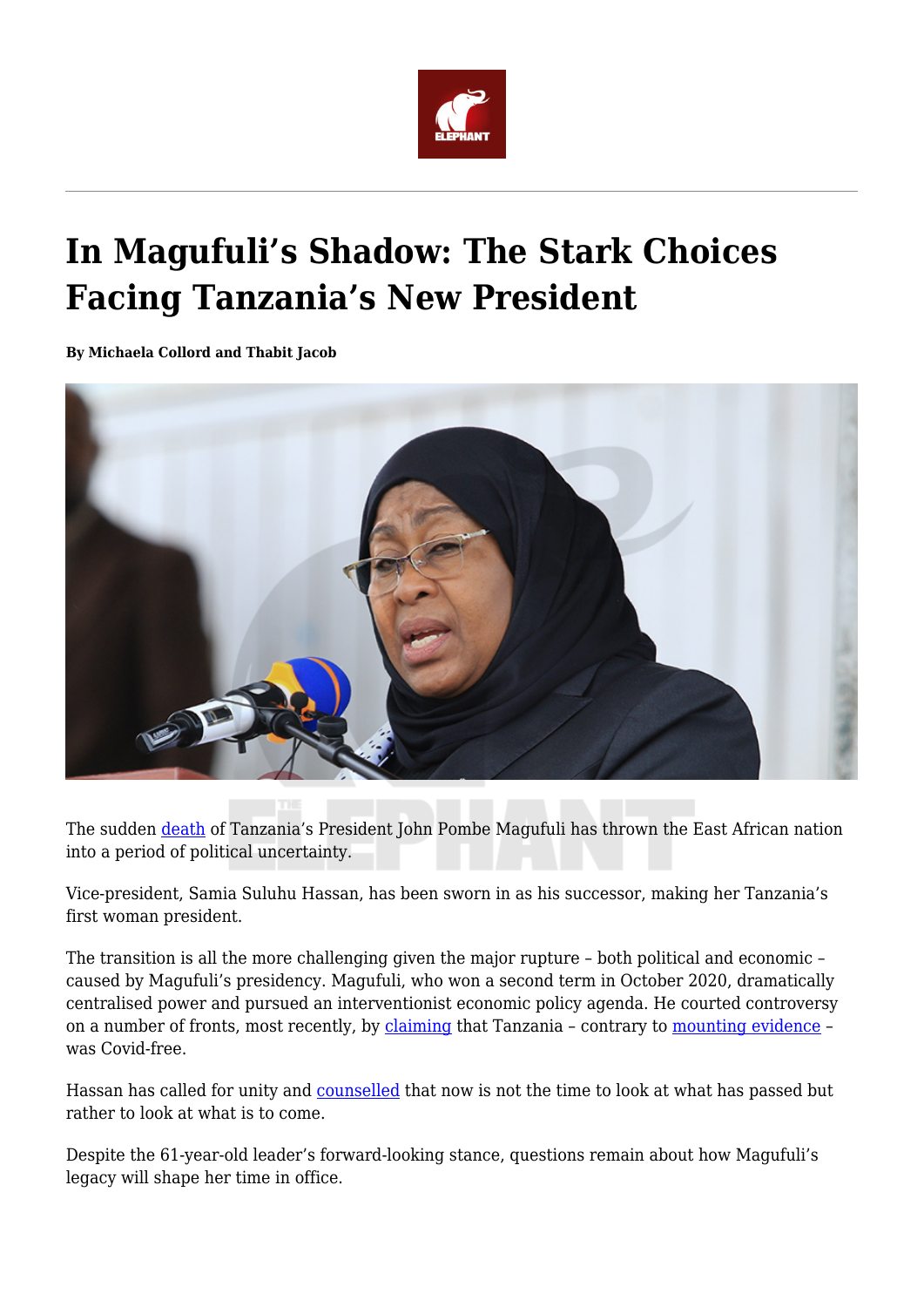#### **The authoritarian turn**

Magufuli oversaw the marginalisation of opposition parties and a decline in civil liberties. His first term was defined by [heightened](https://www.journalofdemocracy.org/articles/tanzania-shrinking-space-and-opposition-protest/) intimidation and violence against opposition leaders, including disappearances and physical attacks.

Thanks to five years of repression, the October 2020 general elections saw the opposition all but [wiped out of](https://www.ifri.org/en/publications/etudes-de-lifri/tanzanias-2020-election-return-one-party-state) elected office. The ruling Chama Cha Mapinduzi now controls all local government councils. It also holds 97% of directly elected legislative seats, up from 73% in 2015.

In addition, [media freedom](https://www.voanews.com/press-freedom/press-freedom-groups-accuse-tanzania-squeezing-media-ahead-elections) and civil liberties were also restricted. A law [passed](https://www.reuters.com/article/us-tanzania-worldbank-idUSKCN1MD17P) in 2018 imposed jail terms for questioning the accuracy of official statistics.

But Magufuli's authoritarian tendencies were not unprecedented in Tanzania. For instance, the rule of his predecessor [Jakaya Kikwete](https://www.who.int/topics/millennium_development_goals/accountability_commission/kikwete/en/) was also [marred](http://www.ipsnews.net/2014/01/anti-poaching-operation-spread-terror-tanzania/) by [human rights abuses](https://www.reuters.com/article/us-tanzania-strike-doctors-idUSBRE8610F620120702) as well [civil society](https://www.bmj.com/content/345/bmj.e4698.full) and [media](http://cbldf.org/2015/02/tanzania-bans-newspaper-over-disrespectful-cartoon/) repression. Kikwete also [cancelled](https://www.bbc.co.uk/news/world-africa-34656934) Zanzibar's 2015 election due to a likely opposition victory.

It remains to be seen whether Hassan will adopt a more liberal approach, loosening restrictions on opposition parties, the media and civil society. Even if she does, the damage will take time to repair. Opposition parties, for instance, may well struggle to regain their strength. Among other setbacks, they have lost almost all local elected representatives – a core element of their organisational infrastructure [built up painstakingly](https://www.danpaget.com/recent-publication) over decades.

#### **Centralising power in the party**

Another key pillar to Magufuli's legacy is the centralisation of power within the Chama Cha Mapinduzi.

In the early years under founding president Julius Nyerere, Tanzania's ruling party was dominated by the president and a hierarchy of appointed state and party officials. But, following economic liberalisation in the 1980s and Nyerere's retirement from politics, the party became steeped in factional rivalries. These were spurred by new political alliances and an emerging private sector business elite.

This factionalism reached its height under Kikwete amid accusations of widespread [corruption](https://academic.oup.com/afraf/article/114/456/382/24510?login=true). Magufuli's nomination as party presidential candidate only occurred because the rivalry among these factions left him as the [unexpected compromise candidate](https://presidential-power.net/?p=3607).

Once in office, though, Magufuli quickly signalled he would be nobody's puppet. He used his position as ruling party chairman to [create a "new" Chama Cha Mapinduzi](https://presidential-power.net/?p=8655). This involved breaking with party heavyweights, including Kikwete, [suppressing factional](https://presidential-power.net/?p=9953) organising, and consolidating his own support base.

Magufuli's new base was a cohort of freshly appointed [party officials](https://presidential-power.net/?p=8241) as well as civil servants and cabinet ministers. His loyalists likened these *changes* to a revival of Nyerere's Chama Cha Mapinduzi. But, in our view, the comparison is [misleading](https://medium.com/@adoshaibu/rais-magufuli-ni-karume-bila-babu-b6748a181b0b).

Like Magufuli before her, Hassan will be taking office – and party leadership – without her own political base. She will also have to contend with revived factional manoeuvring as sidelined groups try to regain an upper hand.

Hassan could align with a loyal Magufuli faction, which includes influential figures within the party. But, early indications suggest she intends to follow the advice of "party elders", notably Kikwete.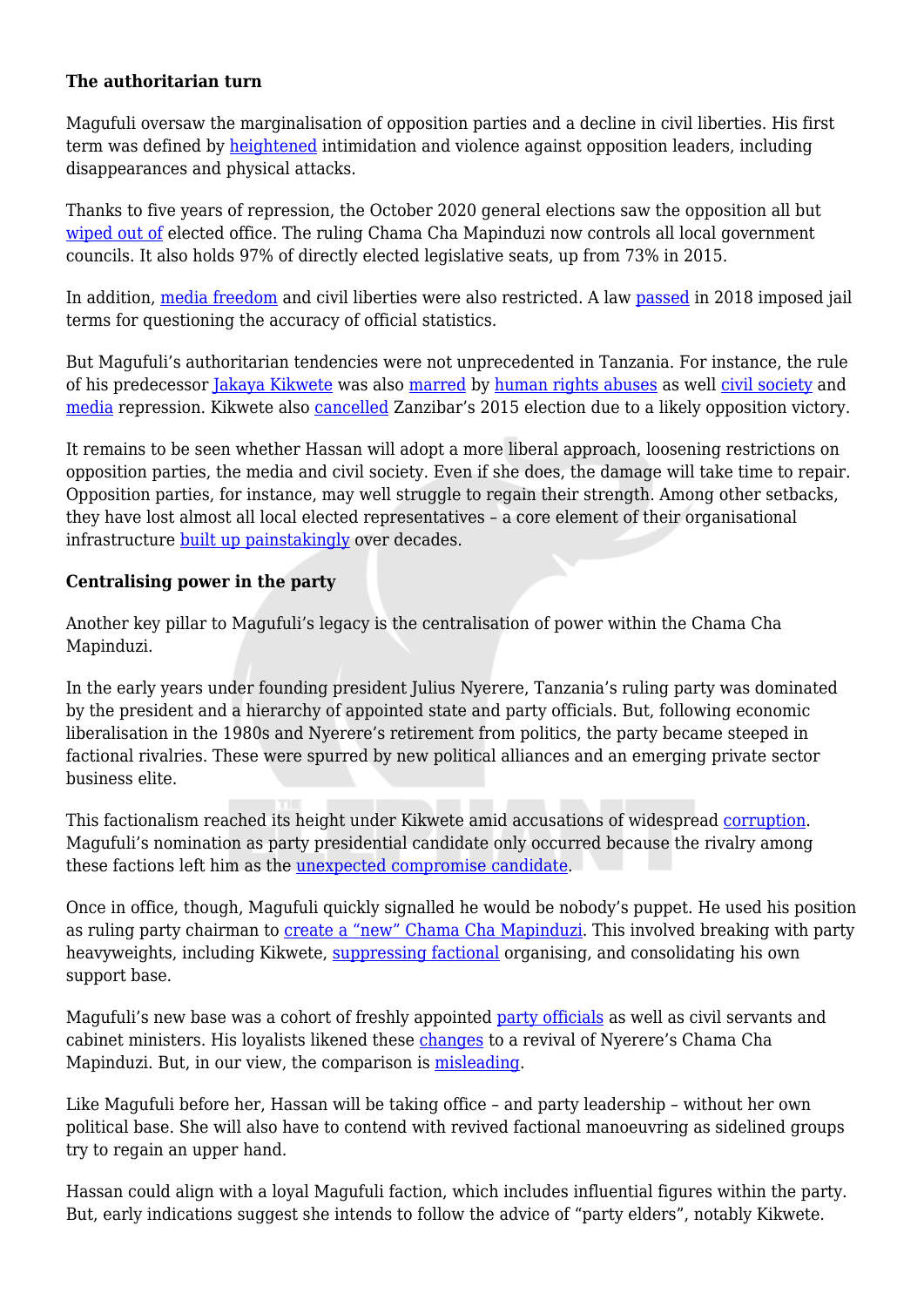The former president [reportedly](https://twitter.com/Hakingowi/status/1373321743406878724?s=20) attended the party's most recent central committee meeting on Hassan's invitation.

Aligning herself with Kikwete will likely lead to the reemergence of the internal factional rivalries that characterised the former president's tenure.

### **Implications for economic policy**

If president Hassan does continue to take a political steer from Kikwete, one likely outcome is that there will be a change in economic policy. In particular, a return to growth that's led by a more [business-friendly](https://www.whyafrica.co.za/tanzania-poised-for-a-u-turn/) approach to the private sector.

Calls are already being made [for such a course of action.](https://twitter.com/kigogo2014/status/1373394443680759811?s=20).

The danger for Hassan, however, is that under Kikwete this model was associated with high levels of [corruption](https://dash.harvard.edu/handle/1/39947205) and unproductive [rent-seeking](https://assets.publishing.service.gov.uk/media/57a08ad8e5274a27b20007d3/20130724-public-goods-rents-and-business-in-tanzania.pdf).

A careful reassessment of the Magufuli era is needed to guide future policymaking.

Magufuli used his control over the ruling party to pursue an ambitious policy agenda. This was also [linked](https://presidential-power.net/?p=7222) to his political project of centralising power.

Although this trend actually began under Kikwete, Magufuli [accelelrated](https://africasacountry.com/2019/05/drawing-the-wrong-lessons-from-the-magufuli-experience-in-tanzania) a move towards more state-led investment. Under his leadership, both state-owned and, increasingly, [military-owned](https://www.mwananchi.co.tz/habari/1597578-4656014-cvox2az/index.html) enterprises were offered strategic [contracts.](https://www.mwananchi.co.tz/habari/Kitaifa/Rais--Jeshi-lipewe-zabuni/1597296-5063192-iaagvs/index.html)

This ambitious programme initially won him [praise](https://www.dw.com/en/whatwouldmagufulido-tanzanian-president-becomes-a-twitter-star/a-18903350). But over time, his authoritarian [decision-making](https://www.bbc.co.uk/news/world-africa-46180098), mismanagement, and [lack of transparency](https://www.cambridge.org/core/journals/perspectives-on-politics/article/open-data-from-authoritarian-regimes-new-opportunities-new-challenges/ABE1166B45E371C92E415333868E52E4?utm_source=hootsuite&utm_medium=twitter&utm_term=&utm_content=FirstView&utm_campaign=PPS_Jun20) prompted a more critical response.

Many state enterprises remained cash-starved, relied on government financial support, and registered [losses.](https://www.thecitizen.co.tz/news/Why-public-entities-continue-losing-billions--CAG/1840340-5517710-view-asAMP-nm5ux9/index.html?__twitter_impression=true)

When the government's controller and auditor general [called](https://presidential-power.net/?p=9503) for more scrutiny of public finances, his budget was slashed. And he was ultimately forced to retire and replaced by a [Magufuli loyalist.](https://www.thecitizen.co.tz/tanzania/news/government-given-fourteen-days-to-respond-on-zitto-s-case-against-cag-removal-2702334)

Alongside state investment, the president also sought to discipline private sector actors. Some [observers](https://ace.soas.ac.uk/publication/novel-approach-to-analysing-diversified-business-groups-in-tanzania/) [suggest](https://ace.soas.ac.uk/working-paper-1/) that this led to more productive investment, notably by domestic investors. But others [point](https://www.ifri.org/sites/default/files/atoms/files/collord_tanzania_2020_election_2021.pdf) to renewed crony capitalist ties.

Magufuli's most high profile corporate battle was against Canadian-owned Barrick Gold and its former subsidiary, Acacia Mining. From the two, he demanded [USD\\$190](https://theconversation.com/all-bets-are-off-as-magufulis-resource-nationalism-moves-up-a-gear-in-tanzania-81632?utm_source=twitter&utm_medium=twitterbutton) billion in tax arrears and a renegotiation of operating terms.

Many saw this resource-nationalist approach as an inspiration and a model for African countries seeking to take greater control of their mineral wealth. But in the end – partly due to [externally](http://www.udadisi.org/2020/09/watanzania-kizimbani-jinsi-kampuni-za.html?q=sabatho+nyamsenda) [imposed](http://www.udadisi.org/2020/09/watanzania-kizimbani-jinsi-kampuni-za.html?q=sabatho+nyamsenda) legal and economic constraints – Magufuli walked back on some of his demands. Instead he opted for cooperation rather than confrontation.

He negotiated a [joint venture](https://www.barrick.com/English/news/news-details/2020/Barrick-Back-in-Business-in-Tanzania/default.aspx) in which Barrick took a majority stake of 84% and Tanzania the remaining 16%. Key elements of the nationalistic mining legislation passed in 2017 were also reversed.

On the plus side [gold overtook tourism](https://www.bloomberg.com/news/articles/2020-10-15/barrick-deal-smuggling-crackdown-revive-tanzania-gold-industry) as Tanzania's biggest foreign-exchange earner. In addition,